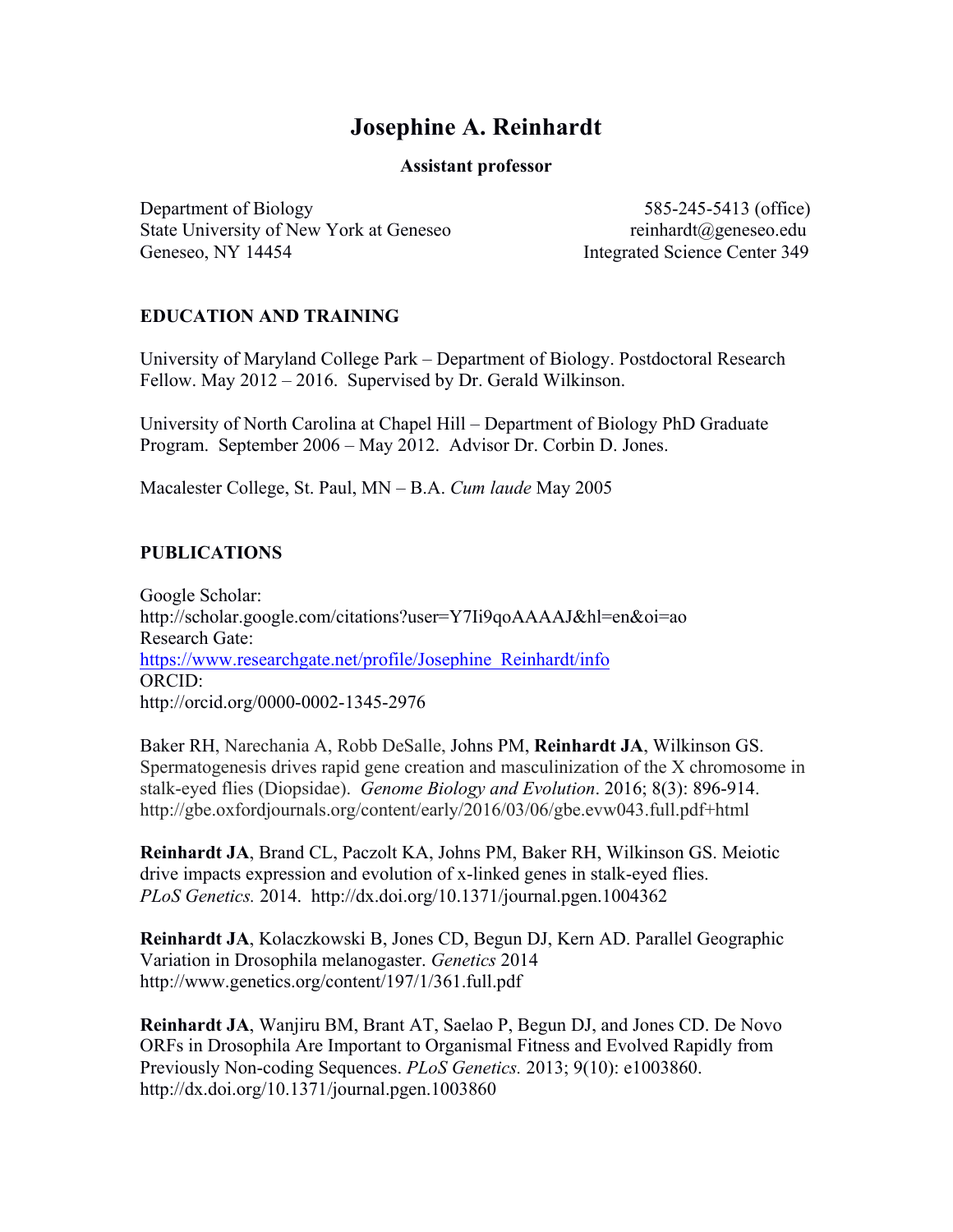**Reinhardt JA** and Jones CD. Two Rapidly Evolving Genes Contribute to Male Fitness in Drosophila. *Journal of Molecular Evolution.* 2013; 77(5-6), 246-259. http://dx.doi.org/10.1007/s00239-013-9594-8

Lee YC and **Reinhardt JA**. Widespread polymorphism in the positions of stop codons in *Drosophila melanogaster. Genome Biology and Evolution.* 2012; 4(4), 533-549. http://gbe.oxfordjournals.org/content/4/4/533.full.pdf

**Reinhardt JA**, Baltrus DA, Nishimura MT, Jeck WR, Jones CD, Dangl JL. *De novo* assembly using low coverage short read sequence data from the rice pathogen *Pseudomonas syringae pv. Oryzae*. *Genome Research*. Feb. 2009, 19(2):294-305. http://genome.cshlp.org/content/19/2/294.full.pdf

Jeck WR, **Reinhardt JA**, Baltrus DA, Hickenbotham MT, Magrini V, Mardis ER, Dangl JL, Jones CD. Extending assembly of short DNA sequences to handle error. *Bioinformatics* Sept. 24 2007. http://bioinformatics.oxfordjournals.org/content/23/21/2942.full.pdf

## **AWARDS AND ASSOCIATIONS**

IGTRCN Peer-to-Peer Training Fellowship: Developing CRISPRs in the stalk-eyed fly, Teleopsis dalmanni. Awarded October 2014.

Ruth L. Kirschstein National Research Service Award Postdoctoral Fellowship. Spring 2013-Present

Ross and Charlotte Johnson Family Dissertation Fellow: UNC Royster Society of Fellows. Fall 2011- Spring 2012.

Genetics Society of America, Member. October 2006 – Present.

Society for the Study of Evolution, Member. October 2006 – Present.

UNC University Merit Assistantship. Sept 2006-Sept 2007.

Howard Hughes Medical Institute (HHMI) summer research scholar, Summer 2003 and 2004.

National Merit Scholarship, 2001-2005.

# **ORAL PRESENTATIONS**